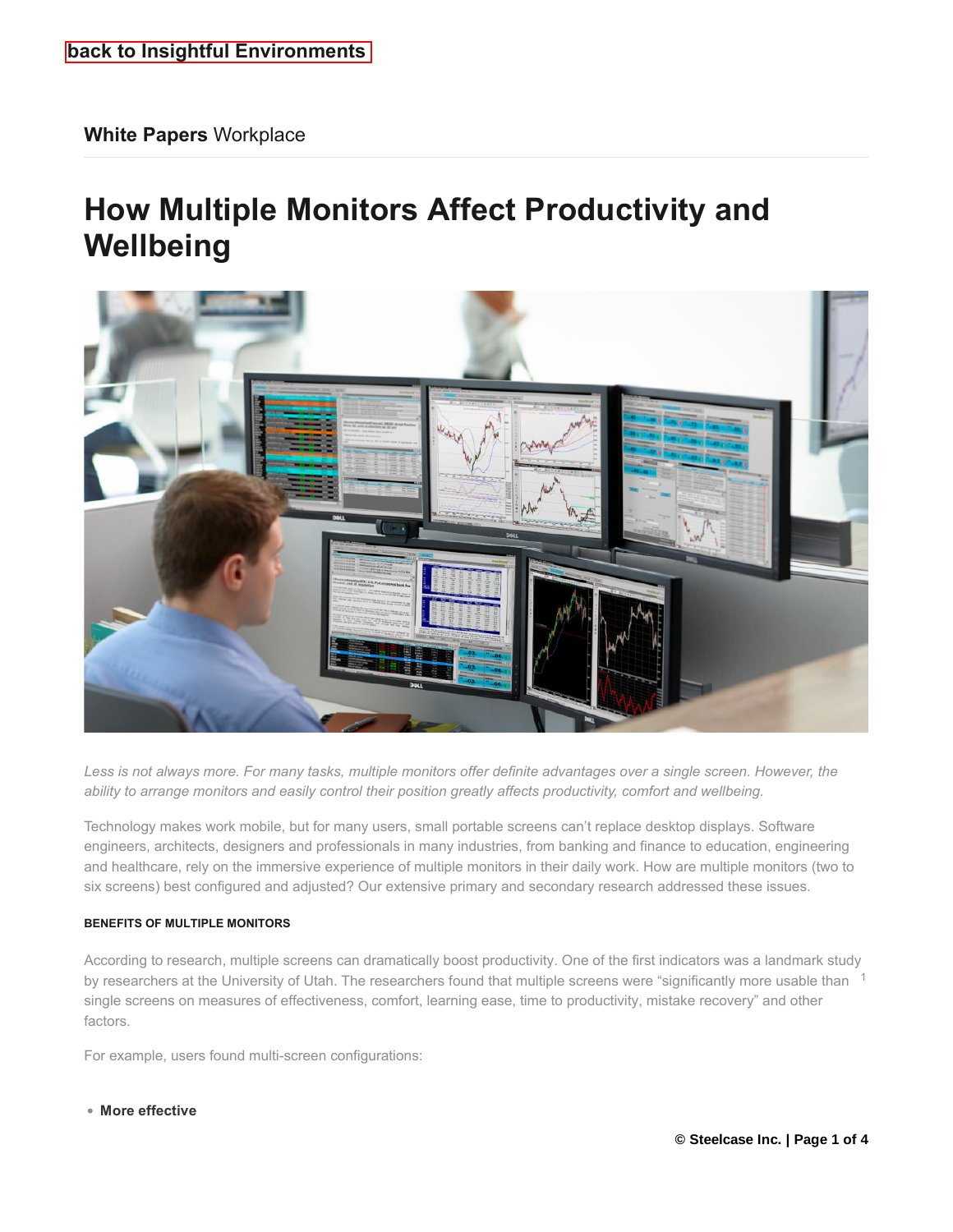- **More comfortable**
- **More productive**
- **Easier to track tasks**



Choice and control are essential to user engagement and satisfaction.

## **98% of users preferred a dual monitor configurator to a single monitor.**

Subsequent research since the Utah study has shown similarly impressive results. Microsoft researchers found that switching to multiple monitor configurations could boost productivity between 9 percent and 50 percent<sup>2</sup>. Tech consultant Jon Peddie Research reported that users of multiple monitors estimated productivity gains averaging 42 percent<sup>3</sup>.

In a report to the Human Factors and Ergonomic Society,<sup>4</sup> researchers at Wichita State University found that multiple monitors helped boost performance, regardless of screen size. Users reported dual monitors were measurably more efficient and less frustrating than a single monitor. Perhaps most notable, nearly all of the study participants—98 percent— preferred a dual monitor configuration.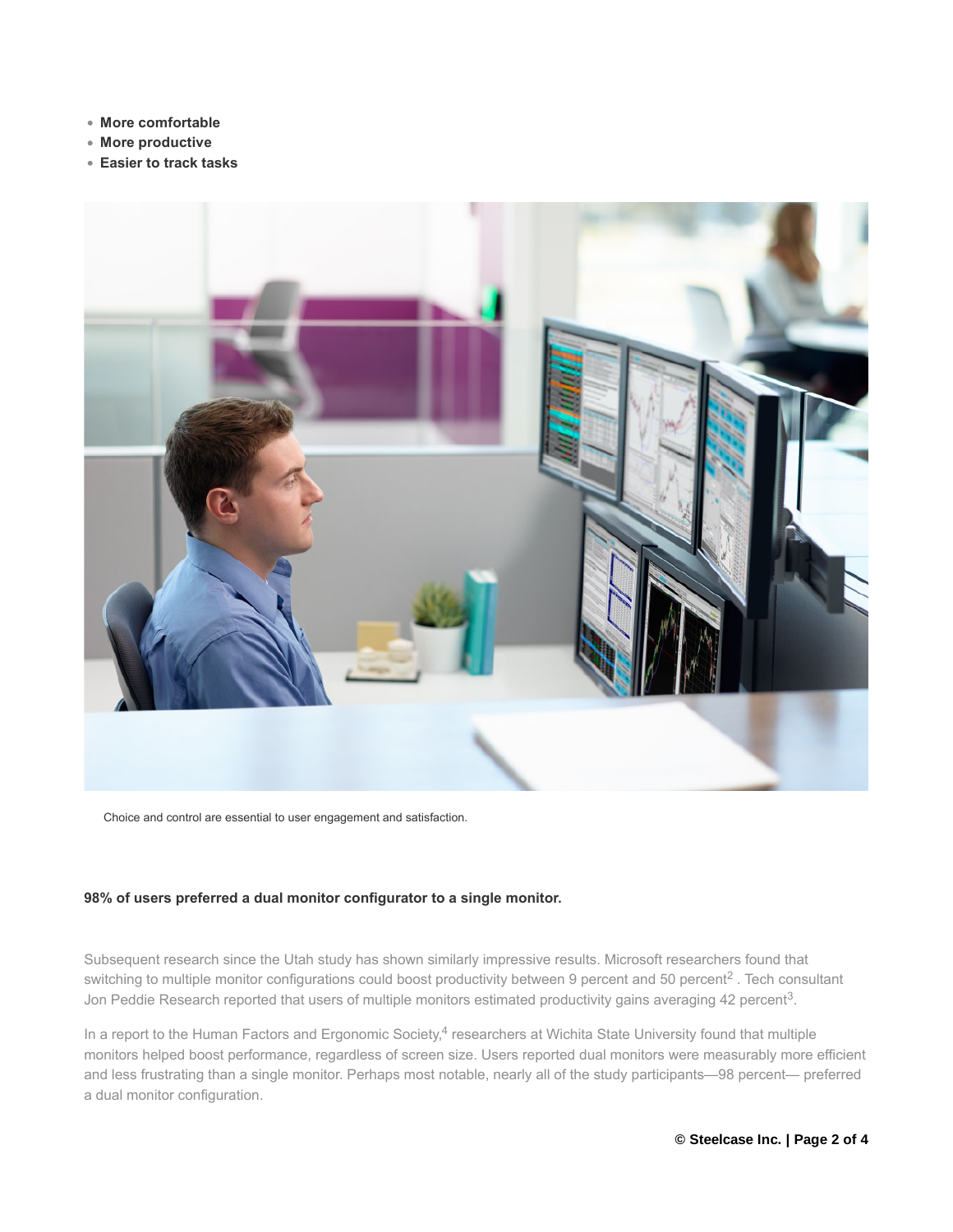The research findings are not surprising, considering that additional monitors allow users to:

- Display more content (more windows, and in larger sizes)
- Use more applications simultaneously, and switch between them more quickly
- View multiple windows without moving windows front to back, resizing, etc.
- View documents side by side, cutting and pasting, etc.

In short, multiple monitors provide significantly more screen real estate and more work process options, thus more user control. As Steelcase research has pointed out, choice and control are essential to user engagement and satisfaction. Or, as the Wichita State University researchers noted, user satisfaction with dual monitor configurations was "important because it is well-documented that higher satisfaction often is related to higher productivity." <sup>5</sup>

#### **INFLECTION POINT: THE DESKTOP**

To explore this issue at the user level, Steelcase teamed with renowned design firm IDEO to conduct primary research on monitor use and work processes. They identified two primary work processes involving multiple monitors: active applications<br>and passive applications<sup>6</sup>. and passive applications<sup>6</sup>.

An active application involves a multiscreen environment where the user is very active and engaged with different applications. Data sharing between screens is constant: comparing information, cutting and pasting, and working with content to create new ideas and information. This application requires a great degree of adjustability for focal length, screen tilt and height. Video editors and designers are just two of many jobs that involve active applications.

In both the passive and active applications, monitor placement and adjustment affect user comfort and productivity. The research found that multiple monitors should:

- "Move as one" to accommodate different postures and workstyles
- Have full "functional focal adjustment" to accommodate differences in visual capabilities and preferences • Have full "functional focal adjustment" to accommodate differences in visual capabilities and preferen<br>• Provide a variety of configuration possibilities to support changing work processes and workstyles<sup>7</sup>
- 

Technology has changed work postures and workstyles. In a separate research effort, the Steelcase Global Posture Study<sup>8</sup> revealed nine new postures driven by how users engage with new technology. Several of these new postures can be seen with users at multiple monitor configurations, including:

- Take-It-In—A posture common among users of multiple monitors. Here the user reclines, "taking in" all of the arrayed content.
- Trance—This posture results when people are deep in concentration and tend to ignore how they're sitting.
- Multi-Device—A posture seen where users are blending the use of several devices to perform their work, a common activity in business today.

Since multiple monitor workspaces often involve focused work for long periods, important space considerations include effective ergonomic seating, height adjustable worksurfaces, and an adjustable monitor arm that allows user adjustment of monitors for proper focal length, tilt and height. Greater ergonomic support and better user comfort help boost employee engagement and wellbeing.

## **A SMART INVESTMENT**

Multiple monitor configurations are growing in popularity: they're beneficial not only for video editors, nurses with multiple patient monitors and security guards monitoring widespread real estate, but for any worker. Instead of having to switch between full screen windows, a second screen lets the user keep open a spreadsheet or web page for easy access to content. In an organization where prompt replies to email and texts are expected, a second screen for an email program facilitates quick responses.